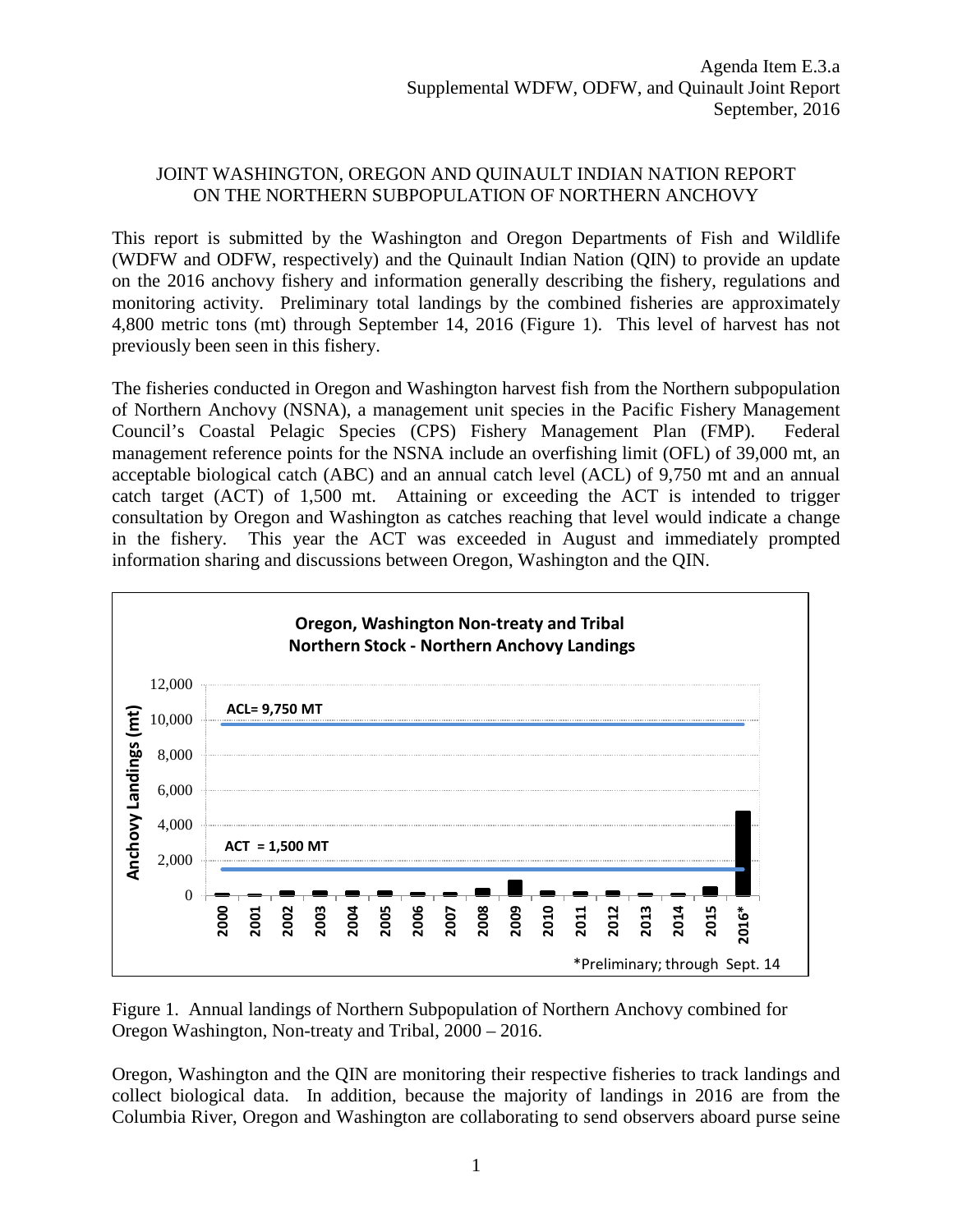vessels fishing in the river, and Oregon is monitoring the offloading of some trips as a further check on landed bycatch.

## **Oregon**

The purse seine fishery is open access and open all year. In addition to federal requirements, Oregon rules are designed primarily to reduce bycatch and wastage. They require fishers to maintain and submit a logbook, release salmon and groundfish quickly from the net, use a grate with 2 3/8" bars over the intake to prevent large fish from going into the hold, and no more than 10 percent of the weight of a landing may be used for reduction purposes. Maximum net dimensions are specified for fishing in the Columbia River.

The 2016 fishery began in early-summer and continues with landings most days, with up to three vessels participating recently. The fishery is primarily supplying fish for human consumption overseas with much lesser amounts sold for bait (e.g., for albacore or crab fishing). The exvessel revenue is nearly \$1 million.

Based on available fish ticket data, the recent mean rate of landings (mt/day) during Aug. 26- Sept. 11 is 87 mt for the 15 days when landings were made. No landings were made on 6 days during this period. Landings to date of other species reported on fish tickets total 1.7 mt including mainly sardine, a few hundred pounds each of mackerels, shad, small Dungeness crab, plus three salmon. Logbook records representing about 1,500 mt of landed anchovy during July and August show that 24 adult salmon (species unknown) were released from the pursed seines and 5 (21%) were reported as dead when released.

## **Washington**

The Washington non-treaty fishery is open year-round and participation is not limited. Anchovy fisheries in Washington are conducted to provide live bait for recreational and commercial fisheries, and packaged bait for retail to recreational fishermen. The primary ports of landing are Ilwaco and Westport. Historically, the fishery operates from April to late October.

Distinguished by gear type, fisheries for anchovy include a lampara-gear fishery and a seine-gear fishery. The lampara-gear fishery is comprised of albacore tuna fishers that catch and hold anchovy in onboard live-wells to meet their own bait needs. The purse-seine fishery harvests and holds live bait in dockside net pens for retail sale to recreational and commercial fishers.

On a per landing basis, regulations prohibit the delivery and purchase of anchovy, in excess of fifteen percent of the total landing weight, for the purposes of conversion into fish flour, fishmeal, fish scrap, fertilizer, fish oil, or other fishery products. Landings are also subject to trip limits imposed in the form of possession/retention limits of a daily maximum of 5 mt (11,000 pounds) and a calendar week maximum of 10 mt (22,000 pounds). Washington does not require a logbook, rather all anchovy caught whether for sale or personal use as bait (e.g. commercial albacore tuna fishers) must be reported on state fish receiving tickets.

Landings into Washington in 2016 are from the Lower Columbia River, Grays Harbor and offshore Oregon. Combining purse seine and lampara gear (and excluding non-CPS gears), 12 vessels have landed anchovy into Washington in 2016. The levels of harvest and fishery participation are typical of recent years. The average amount per landing is similar for the two